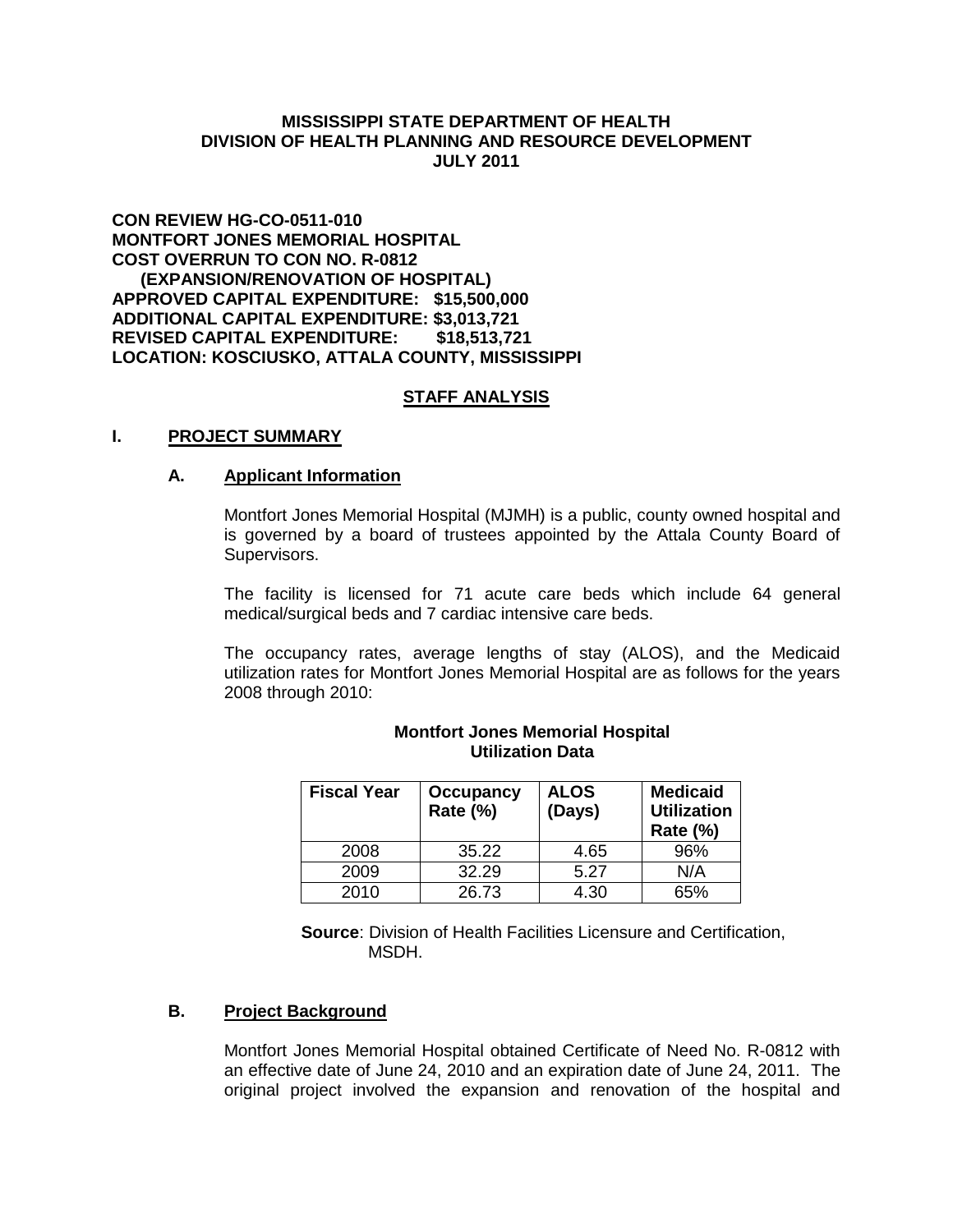entailed 64,720 square ft. of new construction and 23,800 square ft. of renovation.

# **C. Project Description**

Montfort Jones Memorial Hospital now requests Certificate of Need authority for a cost overrun to its CON No. R-0812. The applicant explains that the construction/renovation cost have increased primarily from an overall estimated cost of \$13,200,000 to \$13,966,170 because of (i) the increase in the costs of construction since the filing of the original CON application, (ii) the additional cost of constructing a parking area for the newly constructed part of the hospital, (iii) the additional cost of replacing the roof of the existing building, (iv) the additional cost of painting the existing building, and (v) the additional cost of minor refurbishment to the existing structure that will be accomplished by the hospital staff. The allocation has shifted based on the specifics set forth in the construction contract.

The cost of site work increased from \$400,000 to \$1,657,876 because upon inspection it was determined that much of the property where the new addition to the hospital would be located was formerly used as non-toxic, non-chemical, non-refuse landfill that had to be excavated and refilled with solid soil.

Although the hospital has begun construction under the Construction Contract and does not anticipate any additional increase, a contingency reserve in the amount of \$450,000, approximately 3% of the construction/renovation cost, has, in an abundance of caution, been added to the cost estimated to complete the project.

## **II. TYPE OF REVIEW REQUIRED**

The original project was reviewed under the applicable statutory requirements of Section 41-7-191, subparagraph (1) (j), Mississippi Code of 1972, as amended.

The State Health Officer reviews all projects for cost overrun in accordance with duly adopted rules, procedures, plans, criteria and standard of the Mississippi State Department of Health. Cost overrun projects qualify for expedited review pursuant to section 41-7-205(c), Mississippi Code of 1972, as amended.

In accordance with Section 41-7-197(2) of the Mississippi Code or 1972 Annotated, as amended, any affected person may request a public hearing on this project within 20 days of publication of this staff analysis. The opportunity to request a hearing expires on August 8, 2011.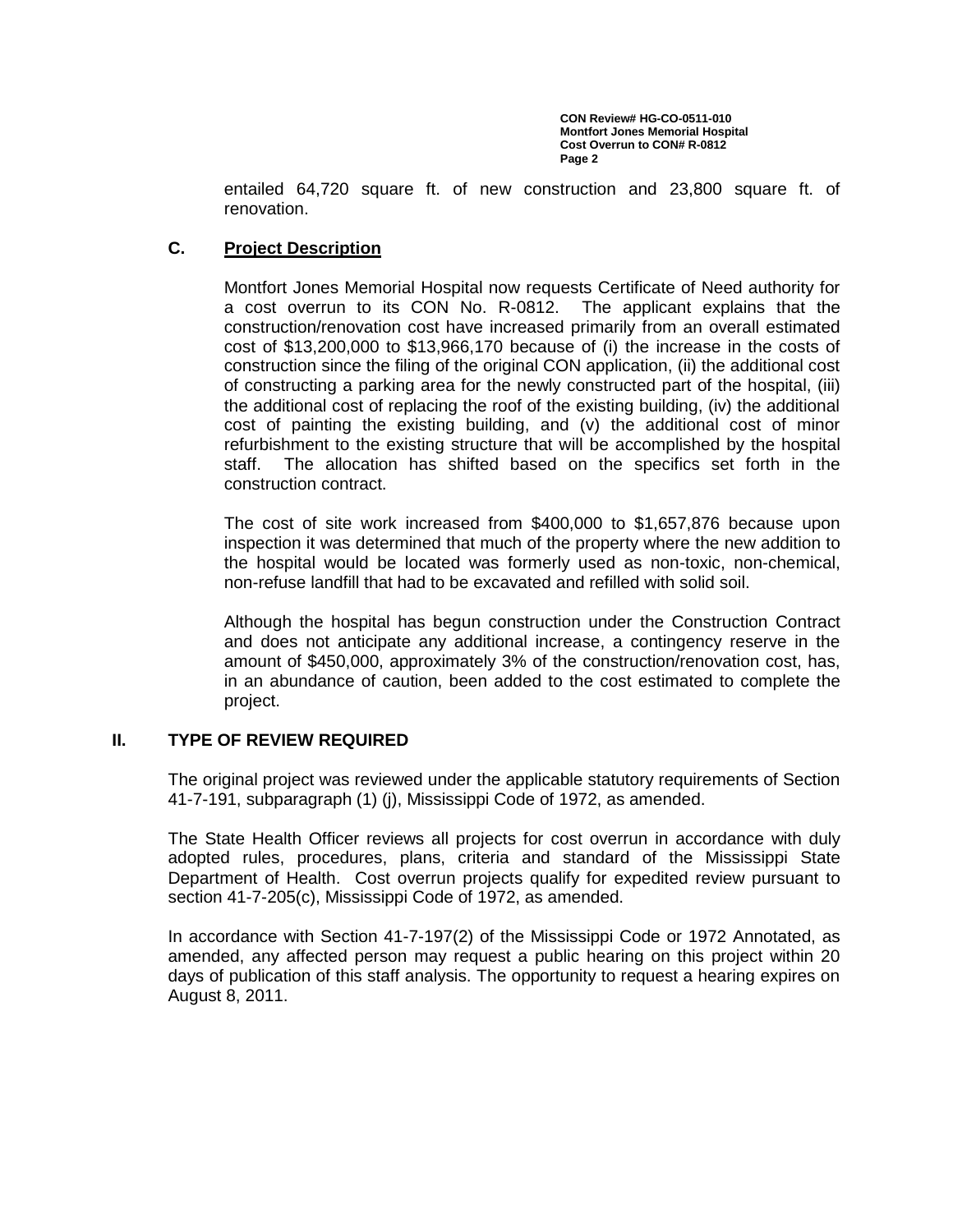## **III. CONFORMANCE WITH THE STATE HEALTH PLAN AND OTHER ADOPTED CRITERIA AND STANDARDS**

### **A. State Health Plan**

The original project was in substantial compliance with the *FY 2010 State Health Plan*, in effect at the time the original application was submitted. This cost overrun project continues to be in substantial compliance with the *State Health Plan.*

## **B. General Review Criteria**

The original project was in substantial compliance with the *Certificate of Need Review Manual, revised December 2009,* in effect at the time of submission. This application continues to be in compliance with applicable general review criteria and standards contained in the *Manual*.

### **IV. FINANCIAL FEASIBILITY**

### **A. Capital Expenditure Summary**

|                                      | <b>Approved</b>     | <b>Revised</b>     |                    |
|--------------------------------------|---------------------|--------------------|--------------------|
|                                      | <b>Capital</b>      | <b>Capital</b>     | <b>Increase</b>    |
|                                      | <b>Expenditure</b>  | <b>Expenditure</b> | (Decrease)         |
| <b>New Construction</b>              | 12,000,0000         | 10,609,708         | (1,390,292)        |
|                                      |                     |                    |                    |
| Renovation                           | 1,200,000           | 3,356,462          | 2,156,462          |
| <b>Capital Improvements</b>          | 0                   | 0                  |                    |
| Land                                 | 0                   | 0                  |                    |
| <b>Site Work</b>                     | 400,000             | 1,657,876          | 1,257,876          |
| <b>Fixed Equipment</b>               | 500,000             | 500,000            |                    |
| Non-Fixed Equipment                  | 250,000             | 250,000            |                    |
| Architectural/Engineering            |                     |                    |                    |
| Fees                                 | 900,000             | 971,661            | 71,661             |
| <b>Contingency Reserve</b>           | 0                   | 450,000            | 450,000            |
| <b>Capitalized Interest</b>          | 0                   | 308,014            | 308,014            |
| Accessories,<br><b>Bond</b><br>Fess, |                     |                    |                    |
| insurance fees                       | 250,000             | 410,000            | 160,000            |
|                                      |                     |                    |                    |
| Total                                | <u>\$15,500,000</u> | \$18,513,721       | <u>\$3,013,721</u> |

As previously mentioned, the capital expenditure approved in the original CON is \$15,500,000 and the additional costs for this cost overrun proposal are \$3,013,721 resulting in a revised capital expenditure of approximately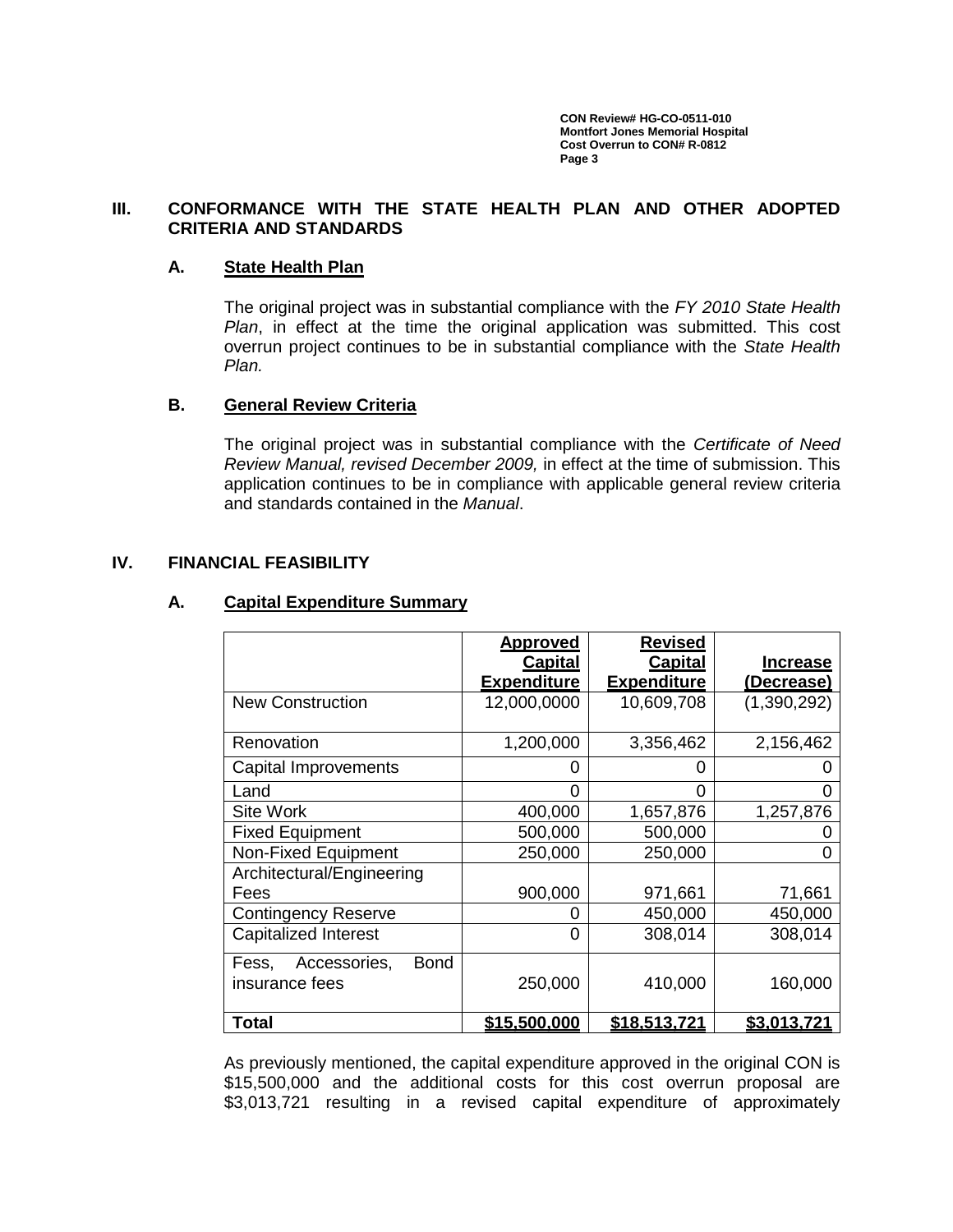\$18,513,721 for the project. The construction area square ft. includes 64,720 square ft. The renovation square ft. includes 23,800 square ft. The total square footage for the project is 88,520 square ft. The construction cost per square ft. has increased from \$172.28 per square ft. to \$201.69 per square ft. Architectural fees, which are calculated as a percentage of the construction/renovation costs, increased as such construction/renovation costs increased. This price is comparable to the median price listed in the RSMeans Building Construction Cost Data 2011, 69<sup>th</sup> annual edition.

Due to the increased capital expenditure, the applicant determined that it will be necessary to finance a portion of the capital expenditure with revenue bonds. Therefore, \$308,014 was added to the cost for capitalized interest and \$160,000 was added for bond issuance fees. This cost overrun project does not change the scope of the original project.

# **B. Method of Financing**

Of the estimated capital expenditure in the amount of \$18,513,721, most of the project or about two-thirds is being financed with the hospital's accumulated cash reserves. Only \$6,500,000 is being financed with hospital revenue bonds issued by Attala County and purchased by the Mississippi Development Bank and/or loan with the Mississippi Development Bank. The debt service on the bonds/loans will be payable over 25 years with an interest rate at 5.27%

## **C. Effect on Operating Cost**

The applicant projects the revised gross patient revenue of \$34,002,323, expenses of \$16,983,247, and net income of \$1,749,516 during the first year of operation for this amendment project.

The complete First Year of Operation Plan is presented in "attachment 1" of the staff analysis.

## **D**. **Cost to Medicare/Medicaid**

According to the applicant, the additional capital expenditure is not expected to have a material effect on Medicare, Medicaid or other patients or payors as a result of this cost overrun project.

# **V. RECOMMENDATION OF OTHER AFFECTED AGENCIES**

A copy of the application was provided to the Division of Medicaid for review and comment. The Division of Medicaid estimates a total increased annual cost of \$10,944 in inpatient hospital services. The Division of Medicaid opposes this project.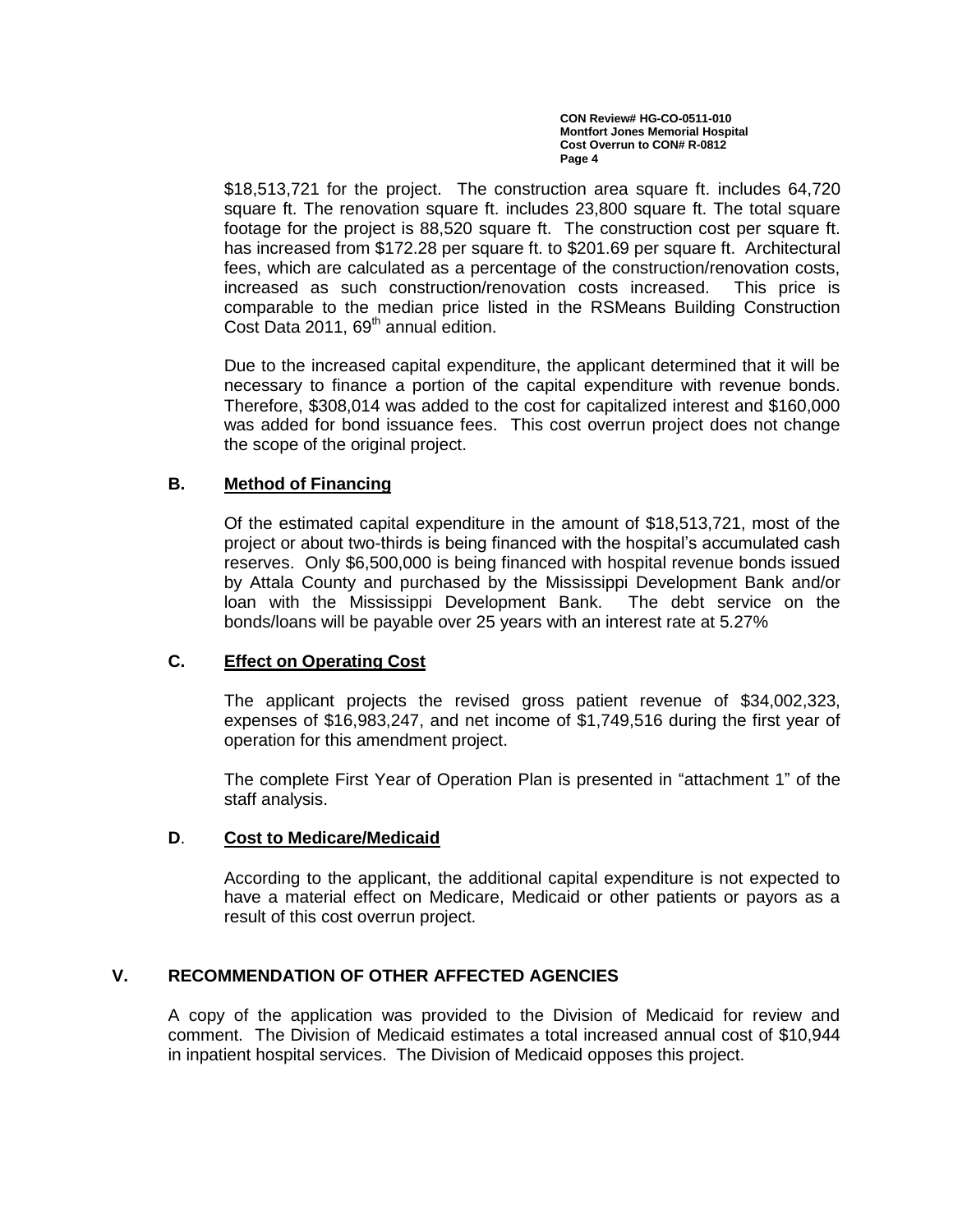# **VI. CONCLUSIONS AND RECOMMENDATION**

This project continues to be in substantial compliance with the overall objectives of the FY 2010 *State Health Plan; Certificate of Need Review Manual; Revised 2009;* and all adopted rules, procedures, and plans of the Mississippi State Department of Health in effect at the time of approval.

The Division of Health Planning and Resource Development recommends approval of the application submitted by Montfort Jones Memorial Hospital for a cost overrun to CON #R-0812 (Expansion/Renovation of Hospital).